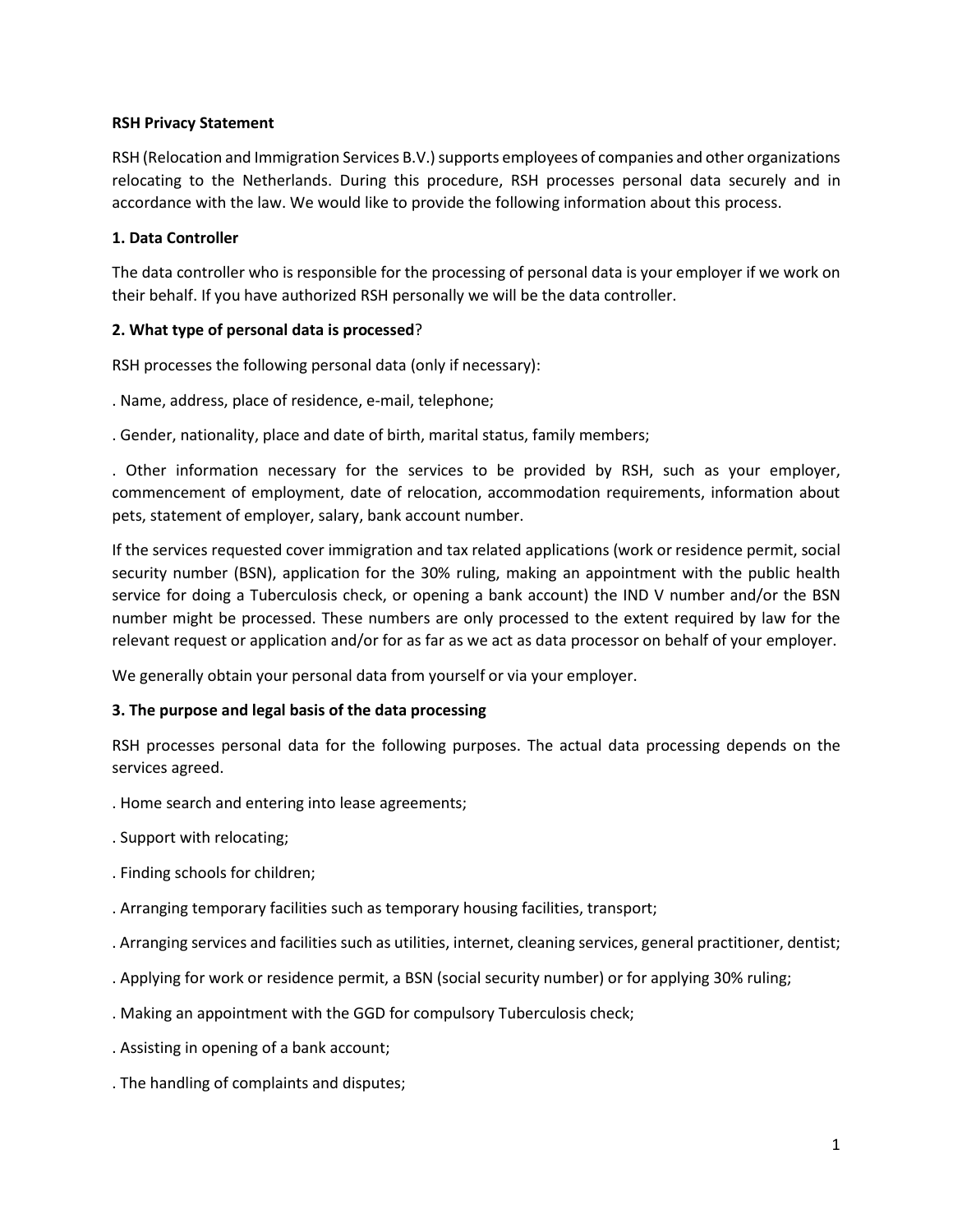. Providing information to expats and employers and promotion of our services;

- . Archiving
- . Compliance with legal obligations.

The legal basis for the processing is that the processing is necessary for the performance or the entering into of a contract between your (future) employer and you, for the compliance with legal obligations and for the representation of legitimate interests of your employer and the users of our services. These legitimate interests include the ability for us to offer our services and the ability for expats and their employers to use them.

## 4. **Recipients of personal data**

In principle, we only share your personal data with third parties if this is necessary for the performance of our services. In that context, for example, data can be shared with:

- . Real estate agents, landlords;
- . Moving and transport companies;
- . Schools;
- . Relevant government agencies, such as IND, GGD, customs;
- . New general practitioner, dentist, utility companies;
- . Your employer;
- . Other third parties, if RSH is obliged to do so on the basis of a legal obligation or court order.

### **5. Transfer of personal data outside the European Union**

We will not transfer your personal data outside the European Union, unless this is necessary for the performance of our services, for example because we support you in relocating to or from the country in question. In such cases - insofar as the country concerned does not have an adequate level of protection as referred to in Article 45 of GDPR - the transfer will take place on the basis of appropriate safeguards as referred to in Article 46 of GDPR, or in accordance with one of the conditions referred to in Article 49 of GDPR, if for example the transfer is necessary for an agreement between you and your employer, or for the performance of an agreement concluded in your interest between RSH and a third party, for example your employer, or because you have agreed to the transfer.

### **6. Retention of personal data**

We do not store your data for longer than necessary for the purposes mentioned under 3.

Any data will be deleted no later than 7 years after the end of our assignment, unless the data must be retained for a longer period in connection with a legal obligation.

### **7. Cookies**

For privacy purpose of our customers, RSH has chosen not to collect cookies.